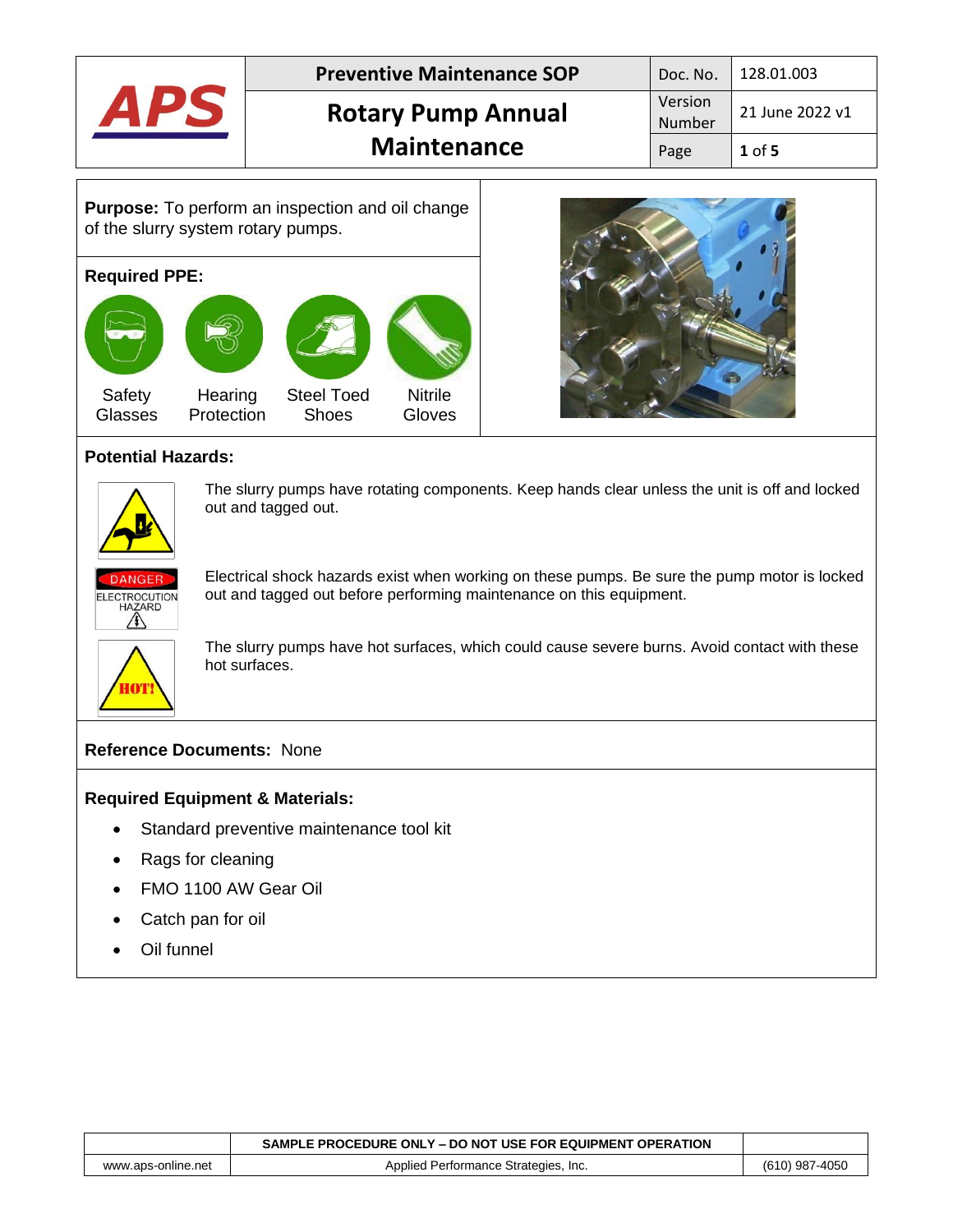|                                                                                       | <b>Preventive Maintenance SOP</b>          |                                                                     | Doc. No.          | 128.01.003                |
|---------------------------------------------------------------------------------------|--------------------------------------------|---------------------------------------------------------------------|-------------------|---------------------------|
|                                                                                       | <b>Rotary Pump Annual</b>                  |                                                                     | Version<br>Number | 21 June 2022 v1           |
|                                                                                       | <b>Maintenance</b>                         |                                                                     | Page              | $2$ of 5                  |
|                                                                                       | <b>Steps</b>                               |                                                                     | <b>Awareness</b>  |                           |
| <b>Prepare the Pump for Inspection</b>                                                |                                            |                                                                     |                   |                           |
| 1. Remove the pump's face plate.                                                      |                                            |                                                                     |                   | Remove pump<br>faceplate. |
| <b>Inspect Pump Shafts Bearings</b>                                                   |                                            |                                                                     |                   |                           |
| 1. Grasp the pump shaft and apply an upward<br>and downward force of about 30 pounds. |                                            | <b>Check for Shaft Movement</b>                                     |                   |                           |
| movement.                                                                             | 2. Check that there is no detectible shaft | Detectible shaft movement is an indication of a<br>failing bearing. |                   |                           |
| 3.                                                                                    | Repeat inspection for the other shaft.     |                                                                     |                   |                           |

|                    | SAMPLE PROCEDURE ONLY – DO NOT USE FOR EQUIPMENT OPERATION |                |
|--------------------|------------------------------------------------------------|----------------|
| www.aps-online.net | Applied Performance Strategies, Inc.                       | (610) 987-4050 |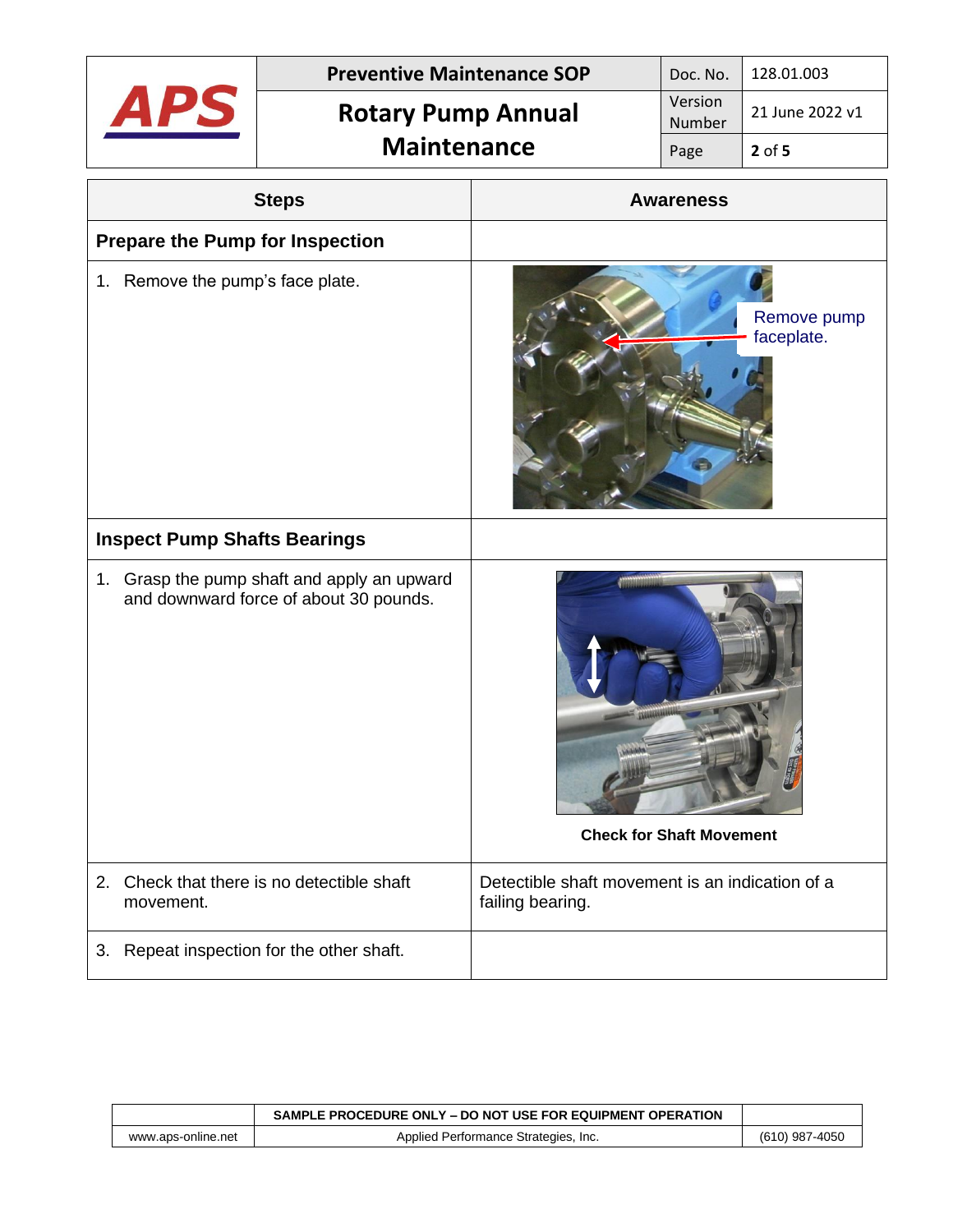|                                                                                                                                 | <b>Preventive Maintenance SOP</b><br><b>Rotary Pump Annual</b> |                                                                                                                    | Doc. No.          | 128.01.003      |
|---------------------------------------------------------------------------------------------------------------------------------|----------------------------------------------------------------|--------------------------------------------------------------------------------------------------------------------|-------------------|-----------------|
| APS                                                                                                                             |                                                                |                                                                                                                    | Version<br>Number | 21 June 2022 v1 |
|                                                                                                                                 | <b>Maintenance</b>                                             |                                                                                                                    | Page              | 3 of 5          |
|                                                                                                                                 | <b>Steps</b>                                                   |                                                                                                                    | <b>Awareness</b>  |                 |
| <b>Inspect the Pump Gears</b>                                                                                                   |                                                                |                                                                                                                    |                   |                 |
| it in a clockwise direction.                                                                                                    | 1. Grasp the pump shaft and attempt to rotate                  | <b>Check for Gear Backlash</b>                                                                                     |                   |                 |
| Check that the shaft will not rotate without<br>2.<br>transmitting motion to the other shaft.                                   |                                                                | Detectible shaft rotation indicates gear backlash<br>which can be caused by worn gears or gears loose<br>on shaft. |                   |                 |
| 3.                                                                                                                              | Repeat inspection for the other shaft.                         |                                                                                                                    |                   |                 |
| <b>Inspect the Mechanical Seals</b>                                                                                             |                                                                |                                                                                                                    |                   |                 |
| 1. If applicable, obtain and inspect the chrome<br>oxide mechanical seal for:<br>Cracks<br>Chips<br><b>Scratches</b><br>Grooves |                                                                | <b>Inspect Chrome Oxide Mechanical Seal</b>                                                                        |                   |                 |

|                    | SAMPLE PROCEDURE ONLY – DO NOT USE FOR EQUIPMENT OPERATION |                |
|--------------------|------------------------------------------------------------|----------------|
| www.aps-online.net | Applied Performance Strategies, Inc.                       | (610) 987-4050 |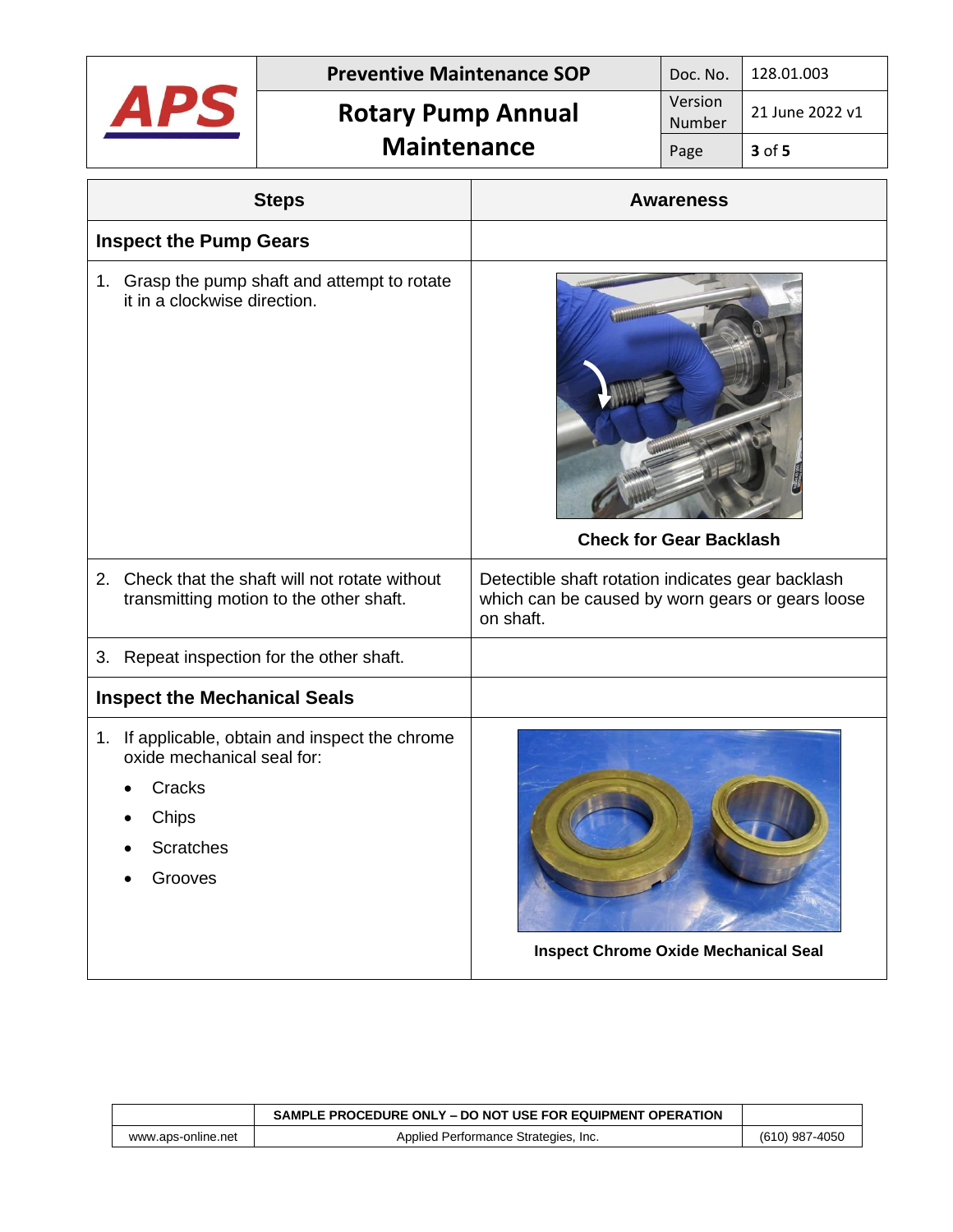

|                    | SAMPLE PROCEDURE ONLY – DO NOT USE FOR EQUIPMENT OPERATION |                  |
|--------------------|------------------------------------------------------------|------------------|
| www.aps-online.net | Applied Performance Strategies, Inc.                       | $(610)$ 987-4050 |